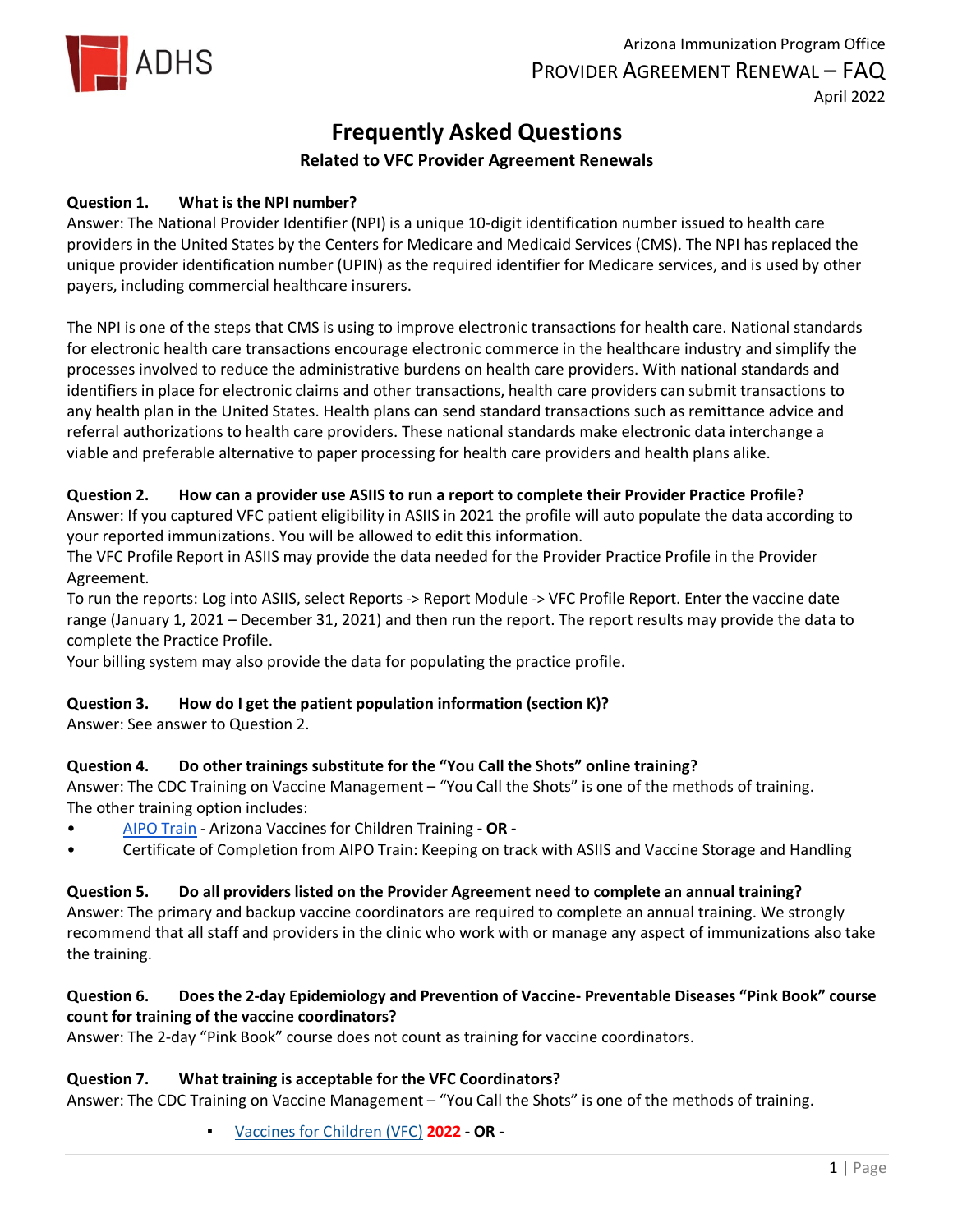- [Vaccine Storage and Handling](https://www2a.cdc.gov/nip/isd/ycts/mod1/courses/sh/ce.asp) **2022 OR –**
- [AIPO Train -](http://www.aipotrain.org/) Arizona Vaccines for Children Training  **OR –**
- Certificate of Completion from AIPO Train: Keeping on track with ASIIS and Vaccine Storage and Handling

#### **Question 8. If I took the training last year, will I have to take it again? Why?**

Answer: Yes, training is an annual requirement. We want to make sure all of our VFC providers have the most accurate training and information and to ensure that staff are properly maintaining vaccines.

# **Question 9. Does my backup VFC coordinator have to take the training too?**

Answer: Yes. Primary and backup coordinators are required to complete the training. All staff and providers participating in the immunizations program are strongly encouraged to do so as well.

#### **Question 10. How long do we keep the training certificates?**

Answer: The Arizona Immunization Program Office requires that all VFC documents are kept for 6 years.

#### **Question 11. Can you please explain more about who can be the signatory for the Provider Agreement?**

Answer: A provider licensed in the state of Arizona to prescribe vaccines (M.D., D.O., NP or FNP), who is responsible for making decisions about the clinic and its operations. The signatory provider must have authority to ensure that the practice/clinic/facility and all providers listed on the agreement adhere to the requirements of the program, must be an active provider within that facility, and must have a valid medical license to administer vaccines.

#### **Question 12. Can you clarify the American Indian/Alaska Native status?**

Answer: Any patient who identifies as American Indian or Alaska Native should be counted towards your American Indian/Alaska Native VFC eligible population.

#### **Question 13. Can the primary and backup vaccine coordinators be the primary and/or backup coordinators at other locations?**

Answer: No, there needs to be a unique primary and backup coordinator designated for each site and located on-site.

# **Question 14. Why are we doing electronic re-enrollment?**

Answer: The electronic re-enrollment is quick, efficient and the online form uses the existing information that is in ASIIS, therefore simplifying the process.

# **Question 15. Why is re-enrollment done every year if you already have my information?**

Answer: VFC re-enrollment is done every year to ensure that all provider information is current and the most accurate information is reported to the CDC; to ensure that provider staff is fully engaged in the VFC program; as a training refresher and to ensure VFC vaccines are being administered to Arizona's VFC population.

# **Question 16. My office is small; why do I need a backup coordinator?**

Answer: All VFC providers must have a primary and backup coordinator. The coordinators can be anyone in the office. The primary and backup coordinators are required to know the same policies and procedures of the VFC Program and both must complete the required annual training. Please see [Operations Guide](https://azdhs.gov/documents/preparedness/epidemiology-disease-control/immunization/vaccines-for-children/exhibits/operations-guide.pdf) Module 2 for specifics of staff requirements.

# **Question 17. Can a P.A. sign as the medical director?**

Answer: No, a P.A. cannot sign as the medical director. Only a M.D., D.O., NP or FNP can sign. The signing physician is responsible for making sure their practice stays in compliance with the VFC program.